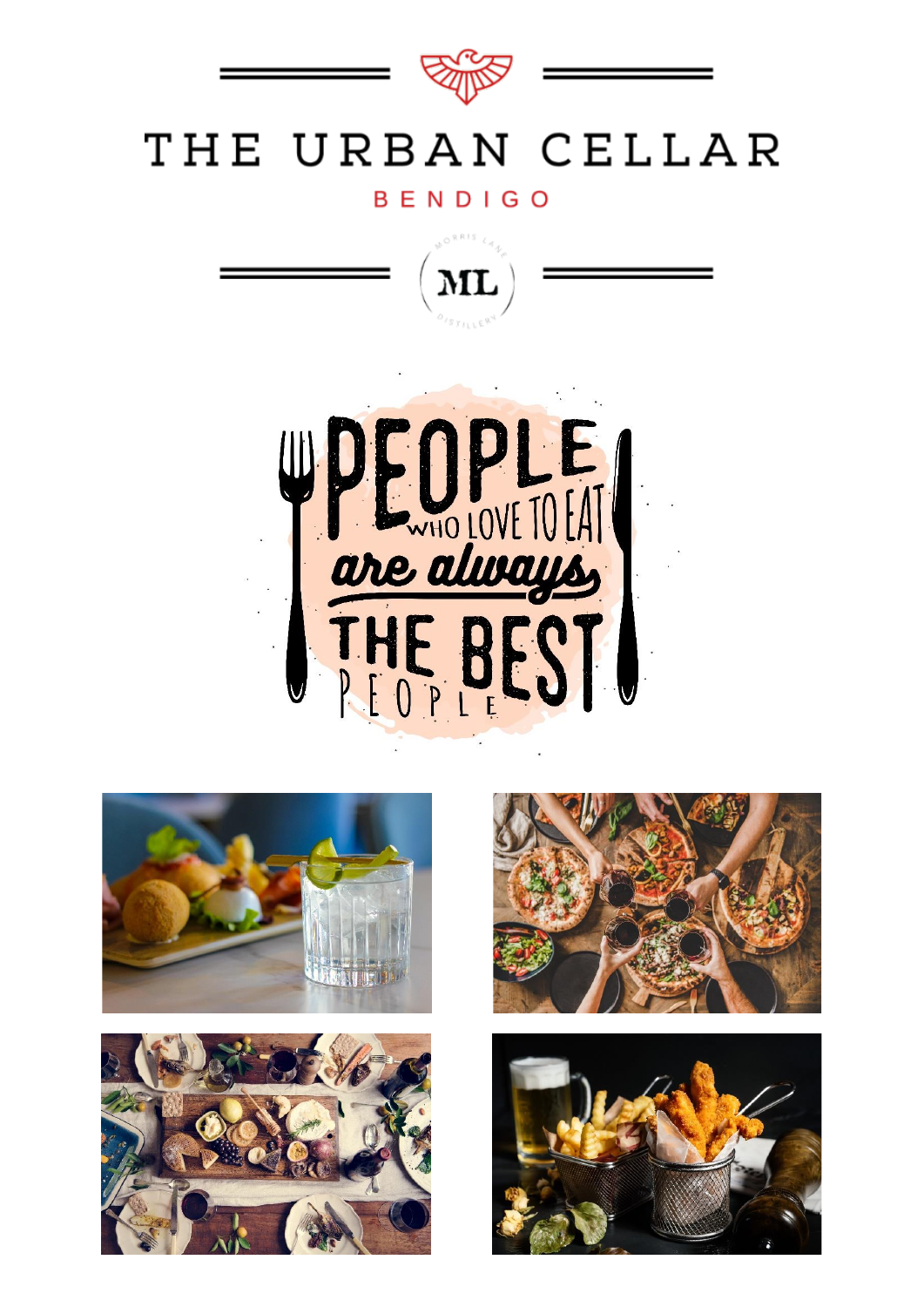# **FOOD, GLORIOUS FOOD!**

## **SHARE AND SHARE ALIKE**

**Arancini** (4) Tomato and basil arancini with aioli and passata \$12 (GF V)

**Bao** (\$12) Crispy Chicken Bao; crispy chicken, shredded carrot, pickles, kewpie (2) Halloumi; Halloumi, shredded carrot, pickles, passata (2) (V) Falafel; Falafel, shredded carrot, pickles, tzatziki (2) (V)

**Big Ass Bowl of Fries** (choose 1: tomato sauce, aioli or spicy mayo) \$10 (V)

#### **Distillers Platter** \$35

Cheese (3), Mount Zero olives, salami, relish, dried/fresh fruit, crackers *\*\*\* Gluten free crackers available upon request \*\*\**

#### **Dumplings (all \$15)**

Chicken & Mushroom (6) Chicken & Corn (6) Pork & Prawn (6) Vegetable (6) (GF V) Shiitake Mushroom (5) (GF V) Chicken & Prawn (6) Ginger Prawn (6) Pork & Chive (6) *\*\* all dumplings are served with a soy dressing* 

**Falafels** (8) with lemon wedges and tzatziki dip \$12 (GF V)

**Halloumi chips** (6) with lemon wedges and passata dipping sauce \$12 (V)

**Karaage Chicken** with spicy mayo and lemon wedges \$14

**Prawn twisters** (6) with sweet chilli sauce \$15

**Southern Style Chicken Tenders** (4) with spicy mayo \$12

#### **Spring Rolls**

Cocktail (8) with sweet chilli sauce \$10 (V) Duck (5) with sweet chilli sauce \$12 Pad Thai (5) with sweet chilli sauce \$12 Thai Prawn (5) with sweet chilli sauce \$12

## **PIZZAS**

**Capricciosa**; Ham, olives, Roma tomatoes, passata, bocconcini \$18

**Cheese & Herb**; Parmesan cheese, Italian herbs, olive oil \$12 (V)

**Cheese & Garlic;** Parmesan cheese, garlic, olive oil \$12 (V)

**Garlic & Herb**; Garlic, Italian herbs, olive oil \$10 (V)

**Greek Lamb;** Pulled lamb, olives, Roma tomatoes, passata, bocconcini \$18

**Hawaiian;** Smoked ham, pineapple, passata, bocconcini \$16

**Margherita**; Passata, Roma tomatoes, bocconcini, basil \$14 (V)

**Meat Lovers;** Pepperoni, ham, salami, pulled BBQ pork, BBQ sauce, bocconcini \$18

**Mediterranean;** Roma tomatoes, olives, passata, bocconcini, mixed herbs \$14 (V)

**Pepperoni**; Pepperoni, passata, bocconcini \$16

**Salami;** Salami, olives, passata, bocconcini \$16

**Southern Pulled Pork**; Pulled BBQ pork, Roma tomatoes, oregano, smokey BBQ sauce, bocconcini \$18

*\*\*\* Gluten free pizza base available for \$2 \*\*\**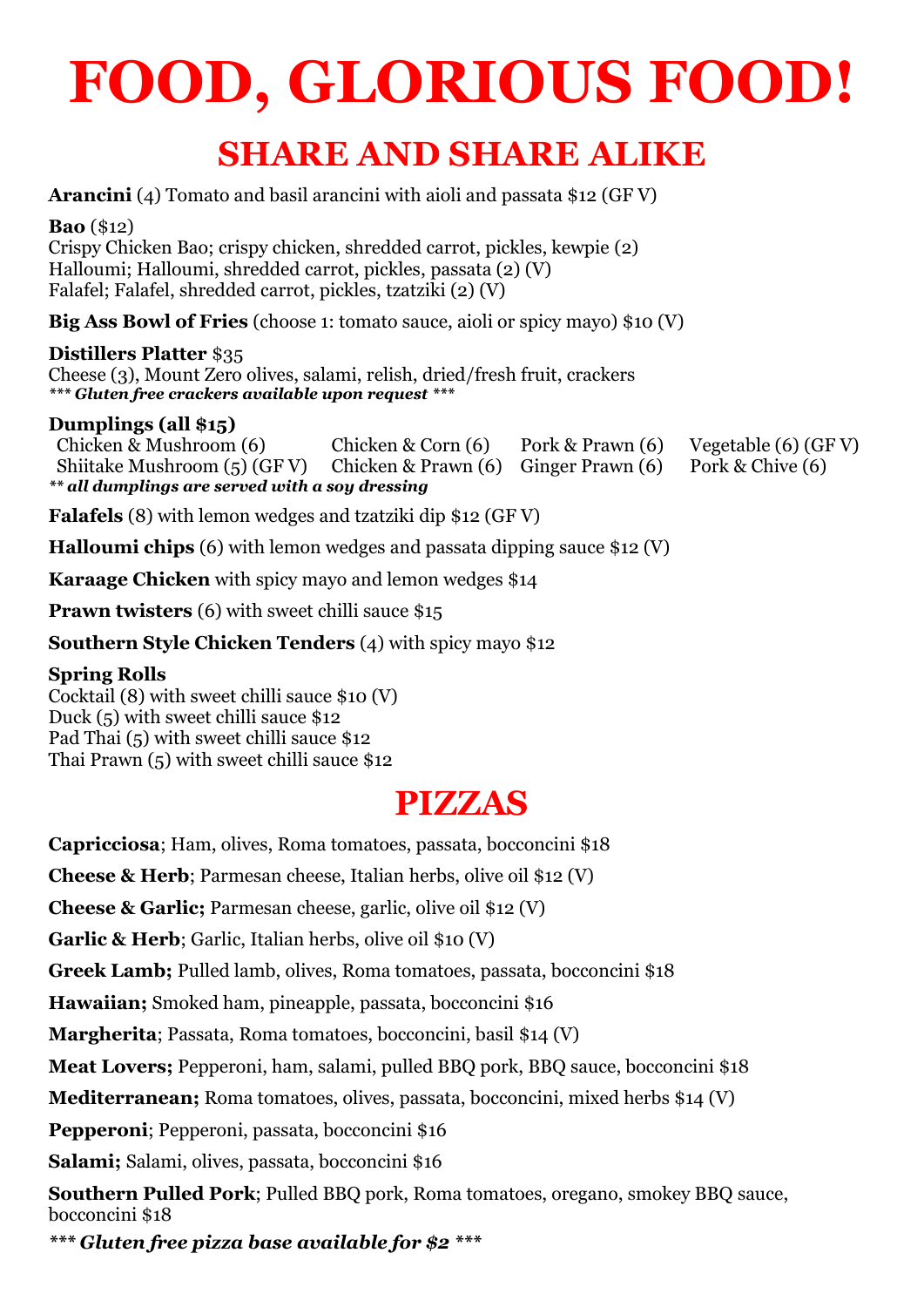## **REFRESHMENTS**

## **TASTING PADDLES**

**Morris Lane Distillery Gin Flight:** 4 x 15ml pours, soda or tonic and garnishes \$25

• Statler's Bendigo Dry, Tia's Pink, Golden Sunset, The Phoenix Cabernet

**Morris Lane Distillery Spirits Flight:** 4 x 15ml pours, soda and garnishes \$25 • Citrus Vodka, Bendigo Billy Gin, Australian Bitter Orange, Spiked Cold Drip

#### **Rothesay Estate Wine Flight:** 4 x 75ml pours \$30

• Rose, Chardonnay, Cabernet Sauvignon, Shiraz

**Amber:** 4 x 15ml pours (served with ice on the side) \$35

• Morris Lane Distillery Victorian Gold Brandy, Morris Lane Distillery Victorian Wheat Whisky, The Gospel Rye Whisky, Timboon Port Expression Whisky

**Rum:** 4 x 15ml pours (served with soda & ice on the side) \$35

• Hoochery Distillery Kimberley Moon White Rum, Hoochery Ord River Rum, Hoochery Spiced Rum, Illegal Tender Distiller's Cut Rum

**Agave (Australian Tequila):** 3 x 15ml pours, ice, lemon wedges \$25

• Black Snake Distillery Joven, Pechuga and Reposado

## **MORRIS LANE DISTILLERY (BENDIGO)**

#### **Gin (15ml: \$6 30ml: \$10)**

Statler's Bendigo Dry Bendigo Billy Golden Sunset The Phoenix Cabernet Tia's Pink

#### **Vodka (15ml: \$6 30ml: \$10)**

36 South Premium Victorian **Citrus** 

#### **Speciality**

Australian Bitter Orange (15ml: \$6 30ml: \$12) Spiked Cold Drip (15ml: \$6 30ml \$12)

#### **Aged**

Victorian Gold Fine Aged Brandy (5 years old) (15ml \$9 30ml \$18) Victorian Wheat Whisky (3 ½ years old) (15ml \$10 30ml \$19)

*\*\* Served with your choice of Long Ray's Tonic or Soda \*\* 15ml pours are served neat, add \$3 if would like to add a soft drink/mixer \*\**

## **ROTHESAY ESTATE (AVOCA/BENDIGO)**

**White wine and Rose**: Rose, Sauvignon Blanc or Chardonnay (\$10/glass \$35/bottle)

**Red wine**: Shiraz or Cabernet Sauvignon (\$12.50/glass \$35/bottle)

**Sparkling**: Vintage Brut, Sparkling Rose or Sparkling Sauvignon Blanc (\$14/glass \$40/bottle)

*\*\* All Morris Lane Distillery spirits and Rothesay Estate wine are for sale and available for takeaway, please see the range at the bar \*\**